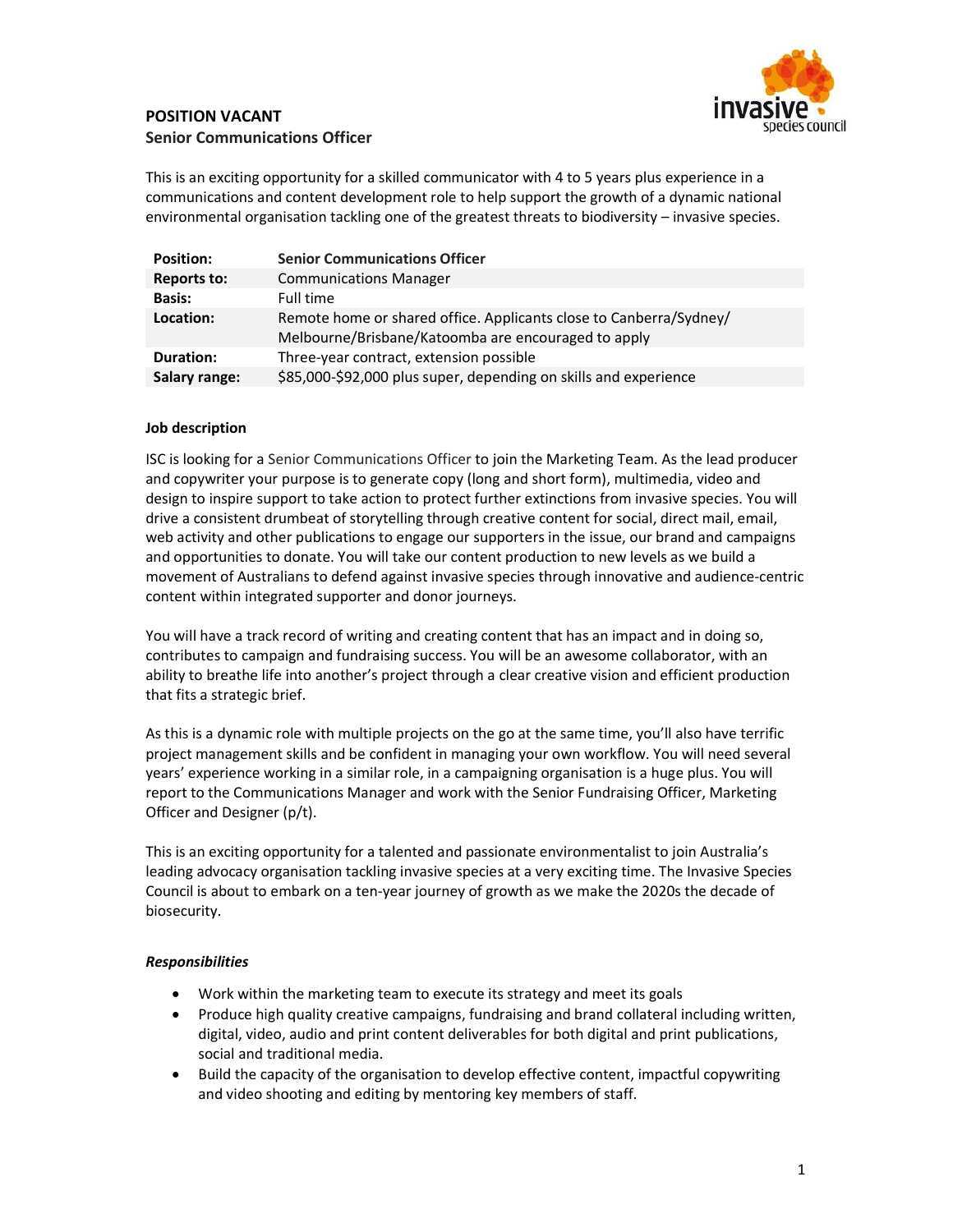- Work with the marketing and campaign teams to design supporter journeys that educate, deepen engagement and inspire people into action.
- Work with the marketing and campaign teams to generate new ways to incorporate them into campaigns and fundraising including messaging for campaigns, branding for a diverse range of audiences and fundraising materials.
- Support the Communications Manager to prepare insightful analysis, recommendations for action and report on the performance of content.
- Proactively contribute to the culture at ISC: a positive, fun, and value-driven culture within the team and ISC.
- Assist in developing processes and procedures for the marketing team.
- Other duties as determined by the Communications Manager, Marketing and Development Director and Campaigns Director from time to time.
- Supervising other staff and/or volunteers as required

### Selection Criteria

### Essential

- Has at least four years professional experience working in a production role, preferable in an eNGO
- Sounds skills in long and short form copywriting for building awareness, fundraising and advocacy and writing story-driven content about complex environmental issues and/or political engagement in an engaging way.
- Demonstrated expertise in producing a range of creative content, end-to-end, in a timely manner.
- Practical knowledge of when to use creative and written content for optimising engagement and conversion, building the brand, supporter, donor and income growth as well as fundraising income growth.
- Demonstrated understanding of how to connect individual marketing products to higherlevel strategies and goals, with an aptitude to explain our marketing initiatives through a strategic frame, not just operational or implementation.
- Demonstrated experience of driving the end-to-end creation of quality video content that speaks to diverse audiences across a range of platforms, including field producing, filming, and editing.
- Can interpret, execute and deliver a brief under pressure, quickly sourcing and/or shooting suitable footage, photos as required and developing key messaging/case for support.
- Knowledge in the strategic uses and administration of popular social media channels (e.g., Facebook, Twitter, Instagram) and their role in the supporter/donor journey to help increase issue awareness and advocacy goals.
- A creative, innovative and collaborative worker who can handle attention to detail across competing projects and deadlines on any given day whilst working to a brief.
- Ability to thrive in a fast paced, time pressured environment, working to deadlines in diverse, dispersed teams and manage production schedules to develop and deliver shared projects.
- Knowledge of standard technology systems including Google Suite and Slack and a whiz in key creative systems including Adobe Suite software including Premier, After Effects, Illustrator and Photoshop creative production tools including Adobe suite and Canva.
- Is a team player who is always endeavouring to be a positive force within an inclusive workplace environment and takes the initiative going above and beyond to get the job done.
- Bachelor's degree in strategic communications or marketing or equivalent.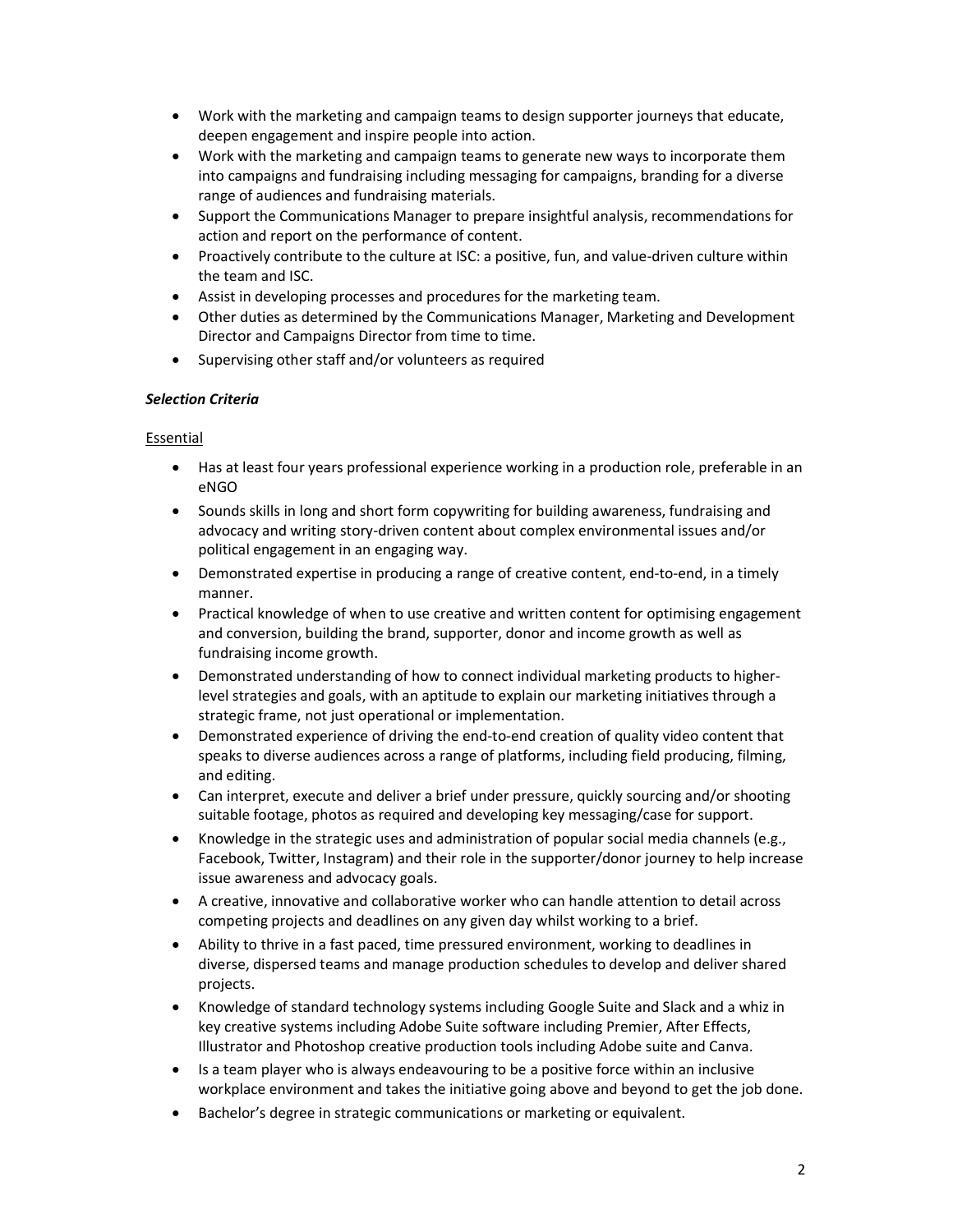#### Desirable

- Detailed understanding of environment, agricultural and/or biosecurity issues and experience working for an advocacy organisation.
- Passionate about growing and strengthening a movement of people to protect biodiversity by tacking invasive species.

Location: Remote home or shared office. Applicants close to Canberra/Sydney/Melbourne/ Brisbane/Katoomba are encouraged to apply. The Invasive Species Council supports decentralised working arrangements.

#### **Applications**

To be considered for the role all applications must provide:

- Current CV/Resume outlining your experience
- A link to a relevant portfolio of your work
- A document providing a brief summary of how you meet each of the Key Selection Criteria

Please send your application to recruitment@invasives.org.au. Applications that do not provide this information will not be considered.

Applications close: This vacancy is currently ongoing. Should the right applicant apply for this role, a decision will be made ASAP.

### More info

Contact the Marketing and Development Director, Amber Sprunt on 0437 388 895 or CEO Andrew Cox on 0438 588 040 for any further information.

#### About the Invasive Species Council

The Invasive Species Council is a non-government donor-funded organisation that seeks better laws and policies to protect the Australian environment from weeds, feral animals, insects, pathogens and other invaders. Invasive species have been the main driver of environmental loss of Australia's native animals since colonisation and remain one of the main threats to the future survival of all our unique wildlife on land and sea.

Formed in 2002, the Invasive Species Council is Australia's only environmental organisation dedicated to strategically tackling this issue and has made numerous interventions that have reduced the environmental impacts from invasive species.

Over recent years we:

- played a major role in ensuring the establishment the national office of environmental biosecurity.
- secured \$411 million over ten years to eradicate red fire ants from south east Queensland,
- co-hosted the inaugural 2019 Australian Biosecurity Symposium.
- jointly conducted ground-breaking research to identify harmful invasive insects that could establish in Australia.
- led efforts to recognise the national threat from expanding populations of feral deer.
- driven the Reclaim Kosci campaign that seeks to reverse the protection of feral horses in Kosciuszko National Park.